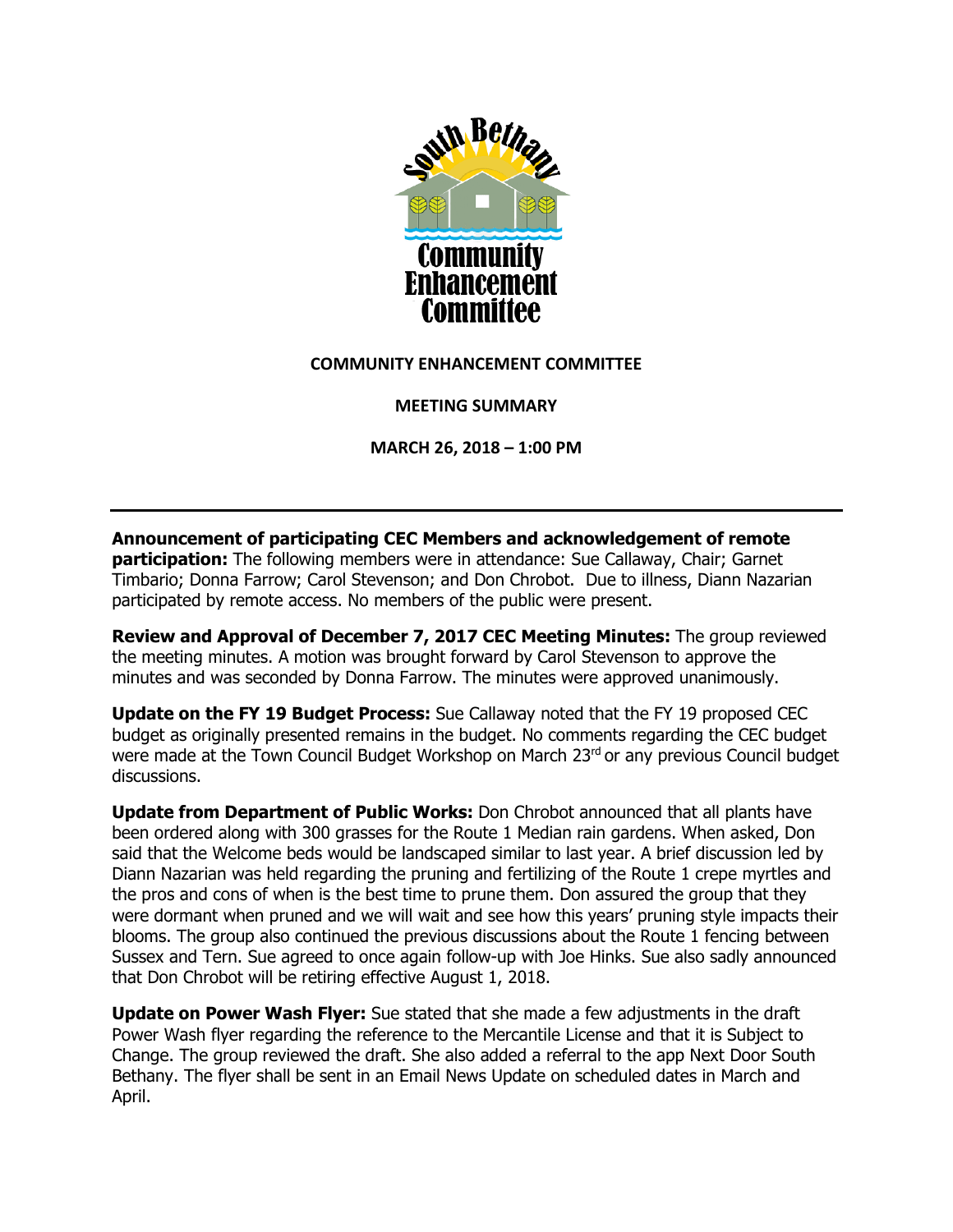**Update on the Proposed South Bethany Fitness Area:** Sue Callaway stated that she, Don Chrobot and Maureen Hartman met with Charlie Walker of Liberty Parks on March  $12<sup>th</sup>$  to discuss the site preparation for the Fitness Area. It was agreed to use the Engineered Wood Fiber as it meets the required accessibility standards. The initial layout will feature 4-5 pieces of equipment and double-sided signs to eliminate over use of signage. Charlie is donating a blank sign and frame that will be used for the Welcome sign that also lists "rules" as required by the town's insurance company. Sue will be working on the draft text of that sign along with Maureen Hartman which will then be forwarded to insurance company for review and approval. Don is working with contractor who will grade the area and make sure it is ready for equipment installation sometime after May 1. Don is also exploring costs for the border material that will help keep the wood fiber in place. All preparation costs will be funded by the FY 18 funds and will be spent by April 30. As an Earth Day activity, the group agreed to hold a fitness area clean-up on Tuesday, April  $24<sup>th</sup>$  at 10:00 am. There are many branches, pine cones and limbs that need to be cleaned up to improve the area surrounding the fitness area. A CEC meeting will be held after the clean-up.

**Addendum:** Sue spoke with Robert Ehemann on March 27<sup>th</sup> regarding the future grant opportunity and the Letter of Request prepared previously. The letter has been approved by Bob and Maureen Hartman and the FINAL version was forwarded to Bob via email on March 28. This letter acknowledges the town's expenditures toward the fitness area and allows those funds to be used as the required match for the forthcoming grant opportunity sponsored by Bob's Parks Department. The grant will be announced sometime after March and grant awards determined by September. Should SB be awarded the grant funds, they will be used to improve the fitness area.

**Review and Selection of all Photography Exhibit Submissions and Discussion of Photography Exhibit Details such as size of photos, framing requirements and layout of Exhibit:** All photography submissions were reviewed by the group and decisions regarding their acceptance were made. They also discussed the photo logistics and what information needed clarity and change in the draft "Congratulations" letter to photographers. Deadlines and dates were discussed as well as the layout of the room for the Exhibit and the Opening Night and tasks associated with identifying photographers' work. It was agreed that the CEC will setup the room on Friday, June  $8<sup>th</sup>$  following the Town Council meeting held at 2:00 pm that day. The group will also continue set-up on Saturday, June 9<sup>th</sup> prior to the Opening Night. While Sue will pursue an estimate from a caterer for the Opening Night, it was agreed that paper supplies, balloons, signage and drinks would be purchased by the CEC prior to April 30 and future purchases may include finger foods if determined that caterer is too expensive.

**Addendum:** A DRAFT "Congratulations" letter was forwarded to CEC members and town staff on March 28. Comments are being incorporated and will be sent to all photographers on March 30<sup>th</sup>.

**Update on Adopt-A-Canal Program:** Sue announced that the application for the New Castle Road End had been received. Don has removed the junipers and agreed to build a bench for the area per request of the adopters. The adopters wish to meet with CEC on April 21 and since Sue will be out of town, Carol Stevenson agreed to meet. Sue will send email out including Adopt Committee members Bobbe Stephan and Pat Weisgerber to see if they are able to meet on that date. This road end is the last "top priority to be adopted" end as determined by CEC several years ago. The CEC is grateful for the property owner's willingness to adopt. In addition,